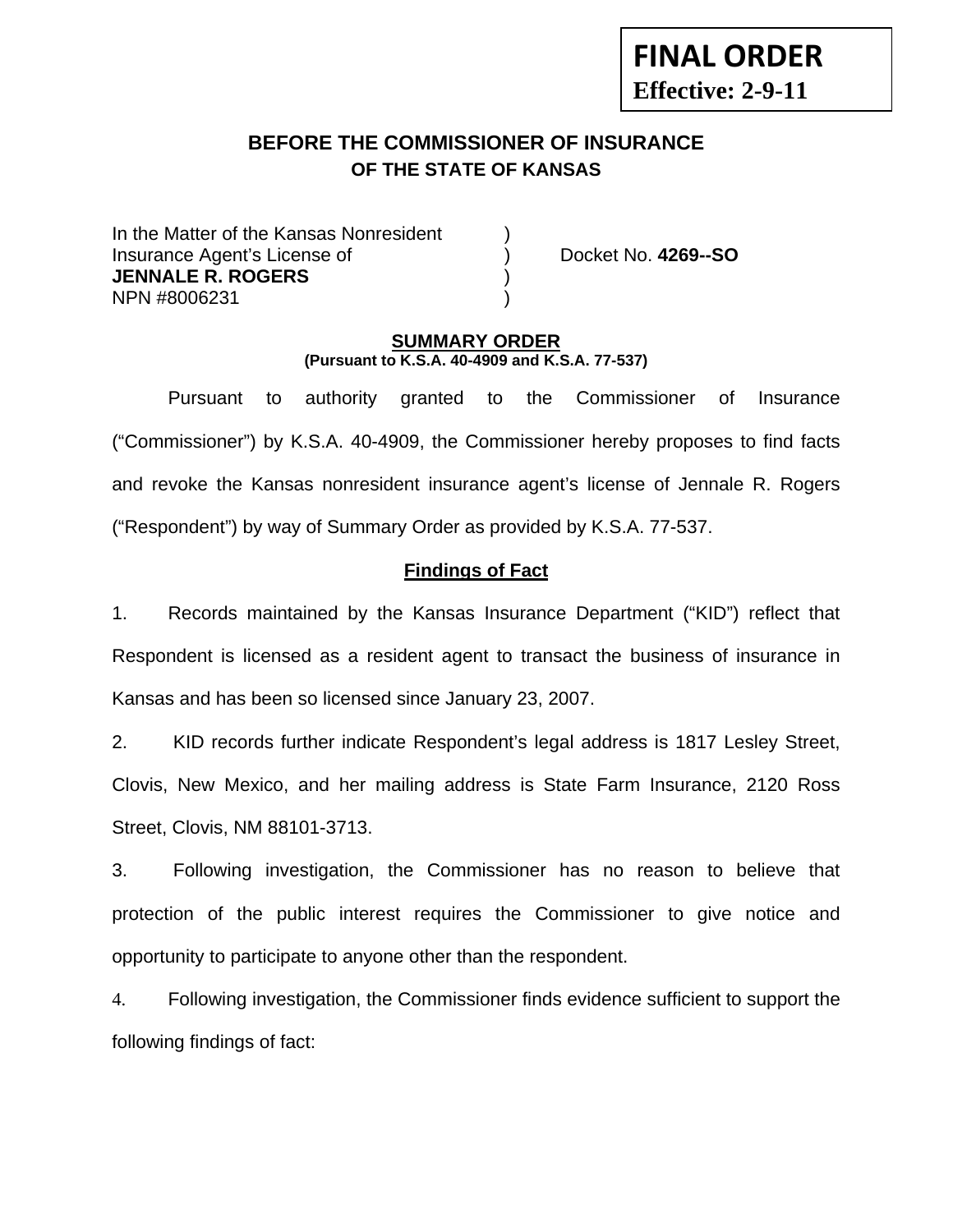5. Respondent was previously licensed as a Kansas resident insurance agent with a legal address in Wichita, Kansas.

6. On or about June 16, 2010, Respondent electronically reported a change of residential and mailing addresses from Kansas to New Mexico.

7. On June 16, 2010, the Commissioner issued clearance letters to verify Respondent's Kansas resident license and qualifications.

8. On September 15, 2010, Respondent contacted KID staff about her status.

9. By electronic mail message dated November 19, 2010, KID staff notified

Respondent that five months had passed since she moved from Kansas to New Mexico and that if KID could not confirm by December 16, 2010, that Respondent had obtained a resident license in New Mexico, action would be taken against her Kansas license.

10. KID staff further suggested Respondent cancel her Kansas license by prior to December 16, 2010, to avoid action against her license.

11. To date, Respondent has not provided proof she has obtained a New Mexico resident license, nor has she cancelled her Kansas license.

12. By letter dated December 29, 2010, and mailed to Respondent's mailing address of record, counsel for KID summarized the foregoing records and invited Respondent to reply within 15 days if she disputed the facts.

13. To date, Respondent has not replied.

14. Thus, the facts are deemed undisputed.

#### **Applicable Law**

15. K.S.A. 40-4909(a) provides, in relevant part:

"The commissioner may deny, suspend, revoke or refuse renewal of any license issued under this act if the commissioner finds that the applicant or

2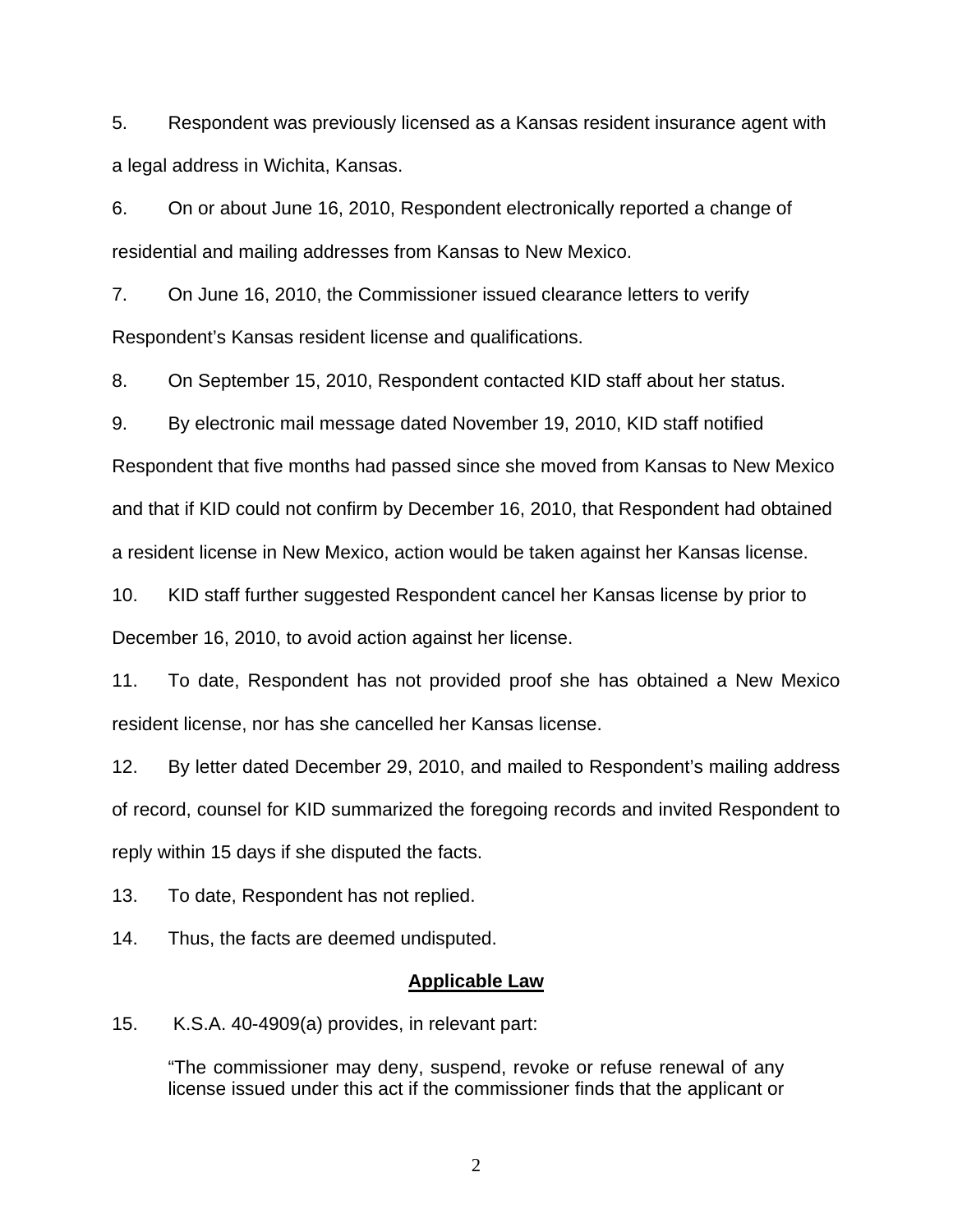license holder has. . . (2) Violated: (A) Any provision of chapter 40 of the Kansas Statutes Annotated, and amendments thereto, or any rule and regulation promulgated thereunder; . . . ." K.S.A. 2009 Supp. 40-4909(a).

16. "Unless denied licensure pursuant to K.S.A. 2009 Supp. 40-4909, and amendments thereto, a nonresident person shall receive a nonresident agent license if . . . such person is currently licensed as a resident and in good standing in such person's home state." K.S.A. 40-4906(a)(1).

17. Any insurance agent who resides in this state and who moves from this state to another state shall file with the commissioner within 30 days a change of address and provide certification from the new resident state." K.S.A. 40-4909(c)(2).

18. In addition, the Commissioner may revoke any license issued under the Insurance Agents Licensing Act if the Commissioner finds that the interests of the insurer or the insurable interests of the public are not properly served under such license. K.S.A. 40-4909(b).

#### **Conclusions of Law**

19. The Commissioner has jurisdiction over Respondent as well as the subject matter of this proceeding, and such proceeding is held in the public interest.

20. The Commissioner finds, based on the facts contained in paragraphs 5 through 11, that Respondent's license may be revoked pursuant to K.S.A. 40-4909(a)(2)(A) because Respondent has violated the provisions of K.S.A. 40-4906(c)(2).

21. More importantly, the Commissioner finds from the same facts that Respondent's license must be cancelled or revoked because Respondent is not licensed and in good standing in his home state and thus is not entitled, pursuant to K.S.A. 40-4906(a)(1), to hold a license based on reciprocity.

3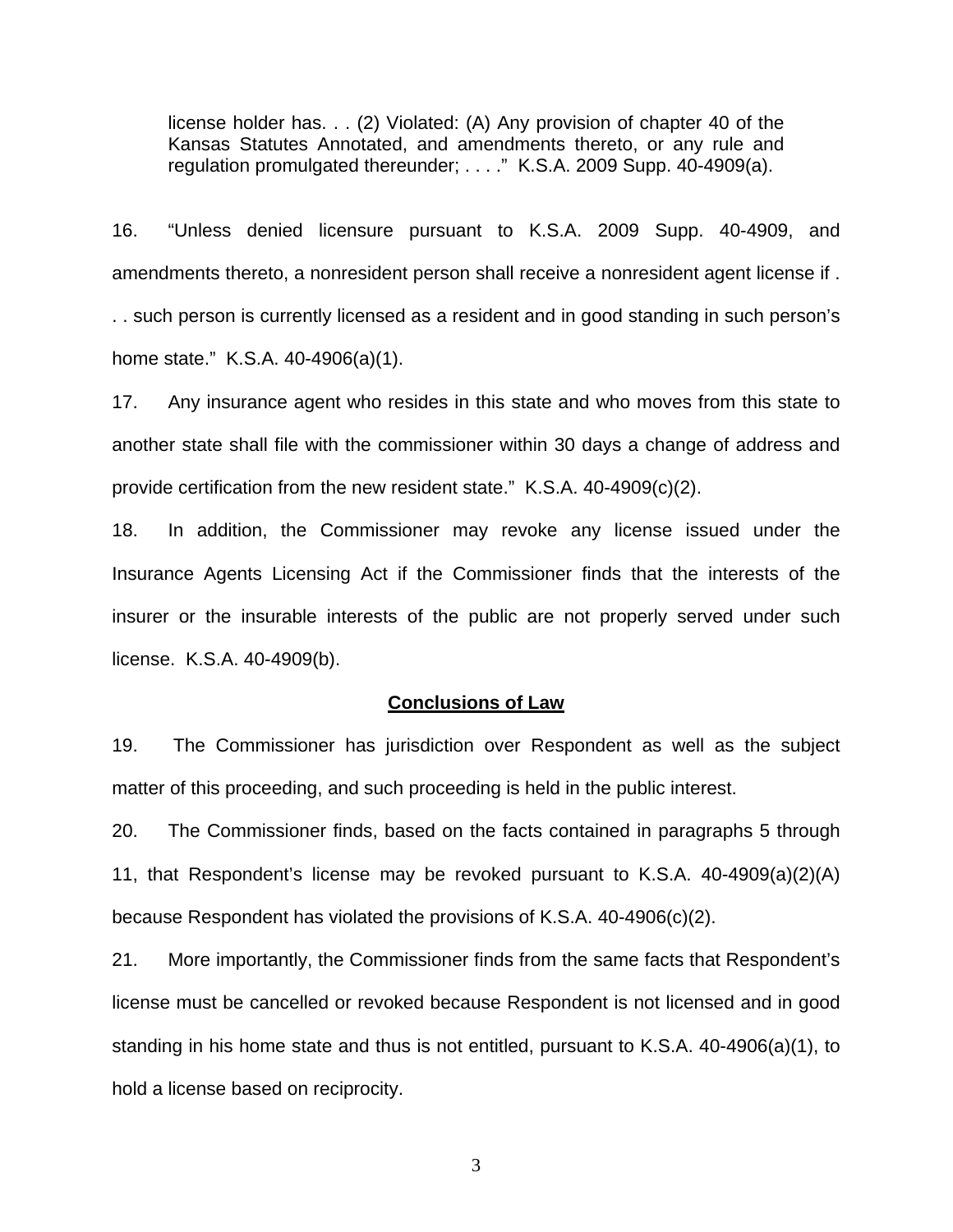22. Based on the foregoing findings, the Commissioner concludes that sufficient grounds exist for the revocation of Respondent's insurance agent's license pursuant to K.S.A. 40-4909(a) and K.S.A. 40-4906.

23. Based on the facts and circumstances set forth herein, it appears that the use of summary proceedings in this matter is appropriate, in accordance with the provisions set forth in K.S.A. 77-537(a), in that the use of summary proceedings does not violate any provision of the law, the protection of the public interest does not require the KID to give notice and opportunity to participate to persons other than Respondent, and after investigation, KID believes in good faith that the allegations will be supported to the applicable standard of proof.

 **IT IS THEREFORE ORDERED BY THE COMMISSIONER OF INSURANCE THAT** the Kansas nonresident insurance agent's license of **JENNALE R. ROGERS** is hereby **REVOKED. It is further ordered,** that **JENNALE R. ROGERS** shall **CEASE and DESIST** from the sale, solicitation, or negotiation of insurance and/or receiving compensation deriving from the sale, solicitation, or negotiation of insurance conducted on and after the effective date of this order.

4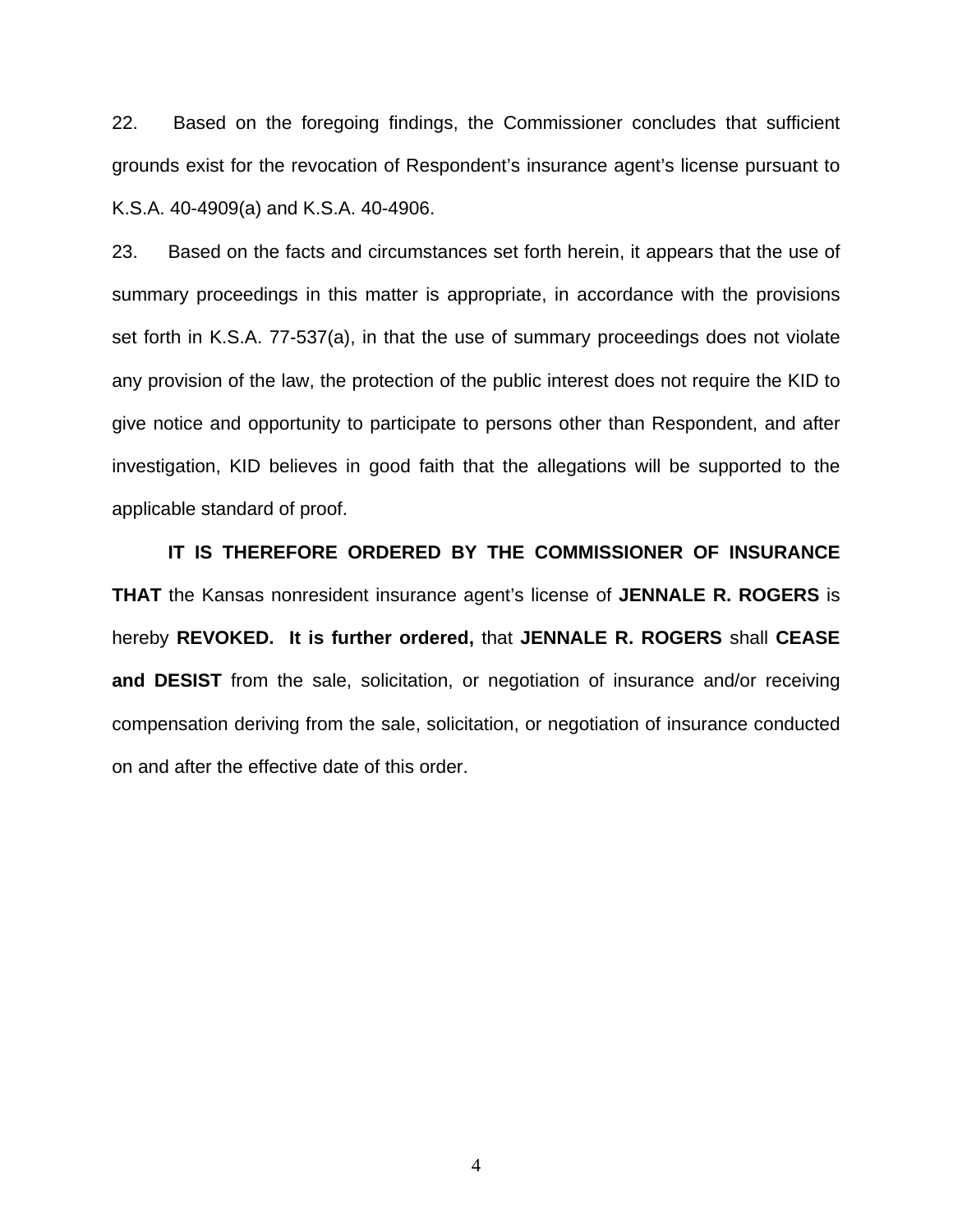### **IT IS SO ORDERED THIS \_\_21st\_\_ DAY OF JANUARY 2011, IN THE CITY OF TOPEKA, COUNTY OF SHAWNEE, STATE OF KANSAS.**



/s/ Sandy Praeger Sandy Praeger Commissioner of Insurance

 \_/s/ Zachary J.C. Anshutz\_\_\_\_\_\_\_\_\_\_\_ Zachary J.C. Anshutz General Counsel

### **NOTICE OF RIGHTS TO HEARING AND REVIEW**

## **Within fifteen (15) days of the date of service of this Summary Order,**

**Respondent** may submit a written request for a hearing pursuant to K.S.A. 77-537 and

K.S.A. 77-542. Any request for a hearing should be addressed to the following:

 Zachary J.C. Anshutz, General Counsel Kansas Insurance Department 420 S.W. 9<sup>th</sup> Street Topeka, Kansas 66612

If a hearing is requested, the Kansas Insurance Department will serve notice of

the time and place of the hearing and information on procedures, right of representation,

and other rights of parties relating to the conduct of the hearing.

**If a hearing is not requested in the time and manner stated above, this Summary Order shall become effective as a Final Order upon the expiration of time for requesting a hearing.** In the event Respondent files a Petition for Judicial